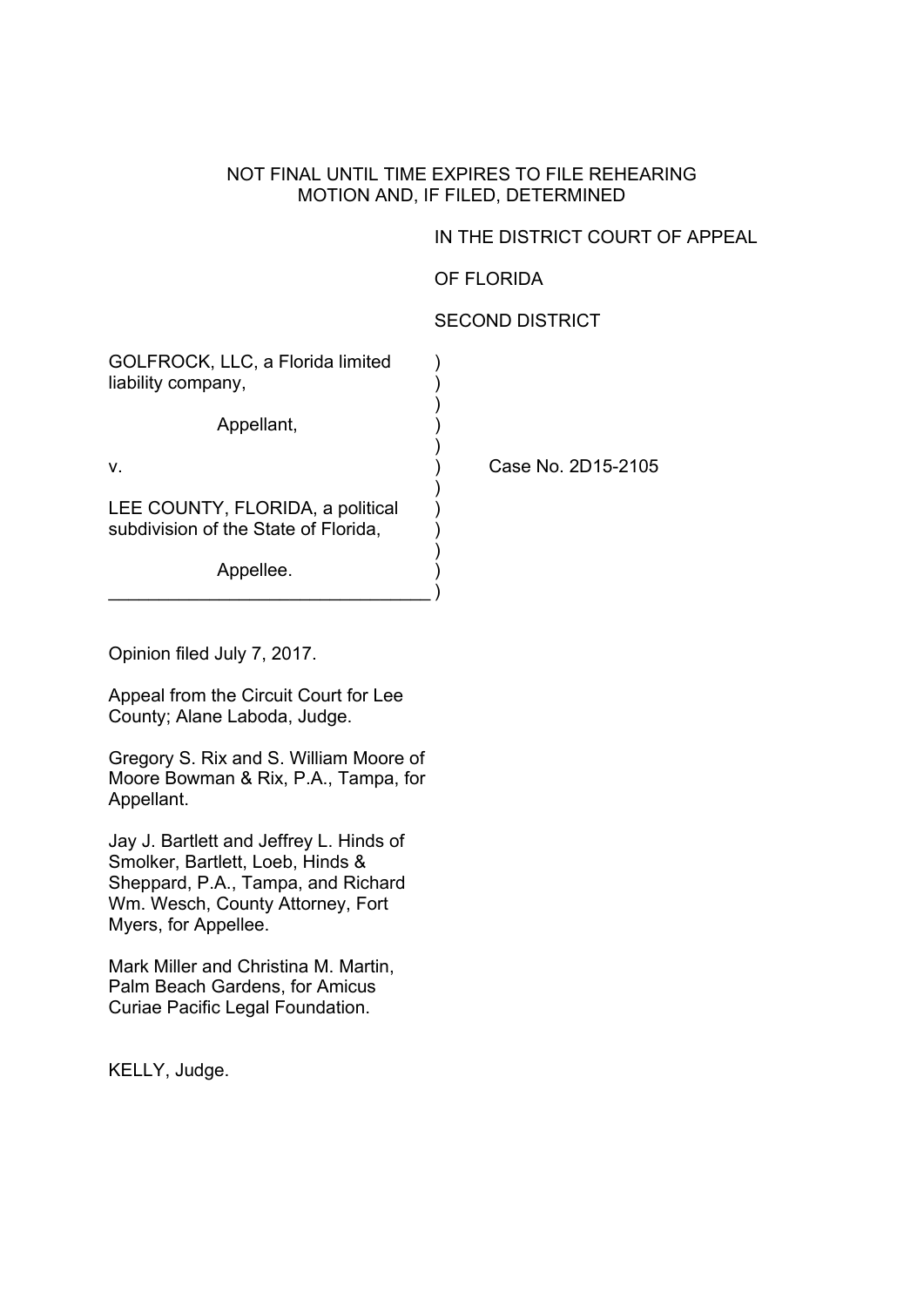Appellant, GolfRock, LLC, submitted an application to Appellee, Lee County, seeking to change the zoning of a parcel of land. Complete details of what transpired in the application process are not pertinent to our disposition of this appeal. It suffices to say that Lee County amended its comprehensive plan and asked GolfRock to withdraw its application. GolfRock did not withdraw the application; however, Lee County has deemed it withdrawn so no rezoning application is presently pending.

After being asked to withdraw its application for rezoning, GolfRock filed an action for declaratory judgment against Lee County. The complaint alleged that "[i]n order to assert its private property rights under Article X, Section 6(a) of the Florida Constitution . . . or under the statutory protection of Section 70.001, Florida Statutes . . . the 'Bert J. Harris, Jr., Private Property Rights Protection Act,' GolfRock is required to 'ripen' its claim. . . ." GolfRock asked the trial court to "enter a Declaratory Judgment finding that any continuation of the current zoning request is futile as a matter of law and that any claims for remedy for the injury to GolfRock's private property rights under the constitution or laws of Florida are ripe for adjudication."

Initially, Lee County moved to dismiss the complaint on several grounds. Among them, Lee County argued that the complaint failed to state a claim for declaratory relief. The trial court denied the motion and the case proceeded. Eventually, the parties filed cross-motions for summary judgment on the issue of ripeness. GolfRock's motion asked the trial court to find that "under the futility exception to the ripeness doctrine, any claim by GolfRock for a regulatory partial taking is now ripe for adjudication." Lee County argued that regardless of which type of takings claim GolfRock might eventually pursue, its claims were not ripe and the futility exception to

- 2 -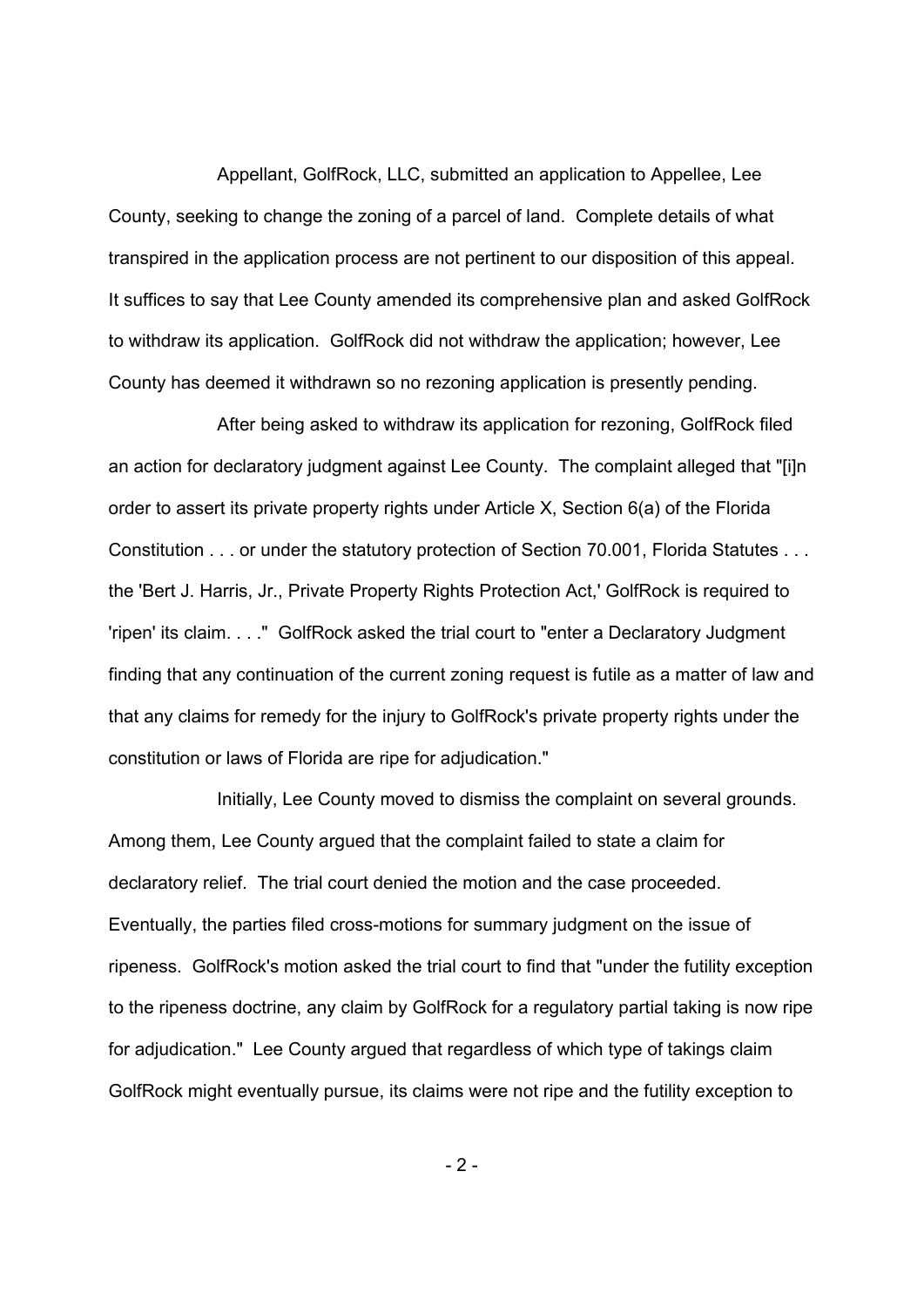the ripeness doctrine did not apply. The trial court agreed that GolfRock had not established its claim was ripe nor had it established "the applicability of the futility exception[]." It entered summary judgment in favor of Lee County.

In this appeal GolfRock challenges that determination. We need not reach the merits of that issue, however, because we conclude GolfRock's complaint did not state a cause of action for declaratory relief. As a result, the trial court lacked jurisdiction and it should have dismissed the complaint.

To state a claim for declaratory relief, the party seeking the declaration must show that he is in doubt as to the existence or nonexistence of some right, status, immunity, power, or privilege and that he is entitled to have such doubt removed. May v. Holley, 59 So. 2d 636, 638-39 (Fla. 1952); see § 86.011, Fla. Stat. (2013). GolfRock's complaint does not allege GolfRock is in doubt as to the existence or nonexistence of any immunity, power, privilege, status, or right. The only mention of rights anywhere in the complaint is GolfRock's assertion that it has private property rights, the existence of which is unquestioned.

GolfRock's complaint explains that to pursue a takings claim for any injury to its property rights occasioned by how Lee County handled its zoning application, it must have a final denial of the application. It alleges it would be "prohibitively expensive" to pursue the application further, however, and that its denial is a "fait accompli." It points to the fact Lee County's comprehensive plan, as amended while GolfRock's application was pending, no longer permits the planned use of its property. Accordingly, it asks the court to declare that "any continuation of the current zoning request is futile as a matter of law."

- 3 -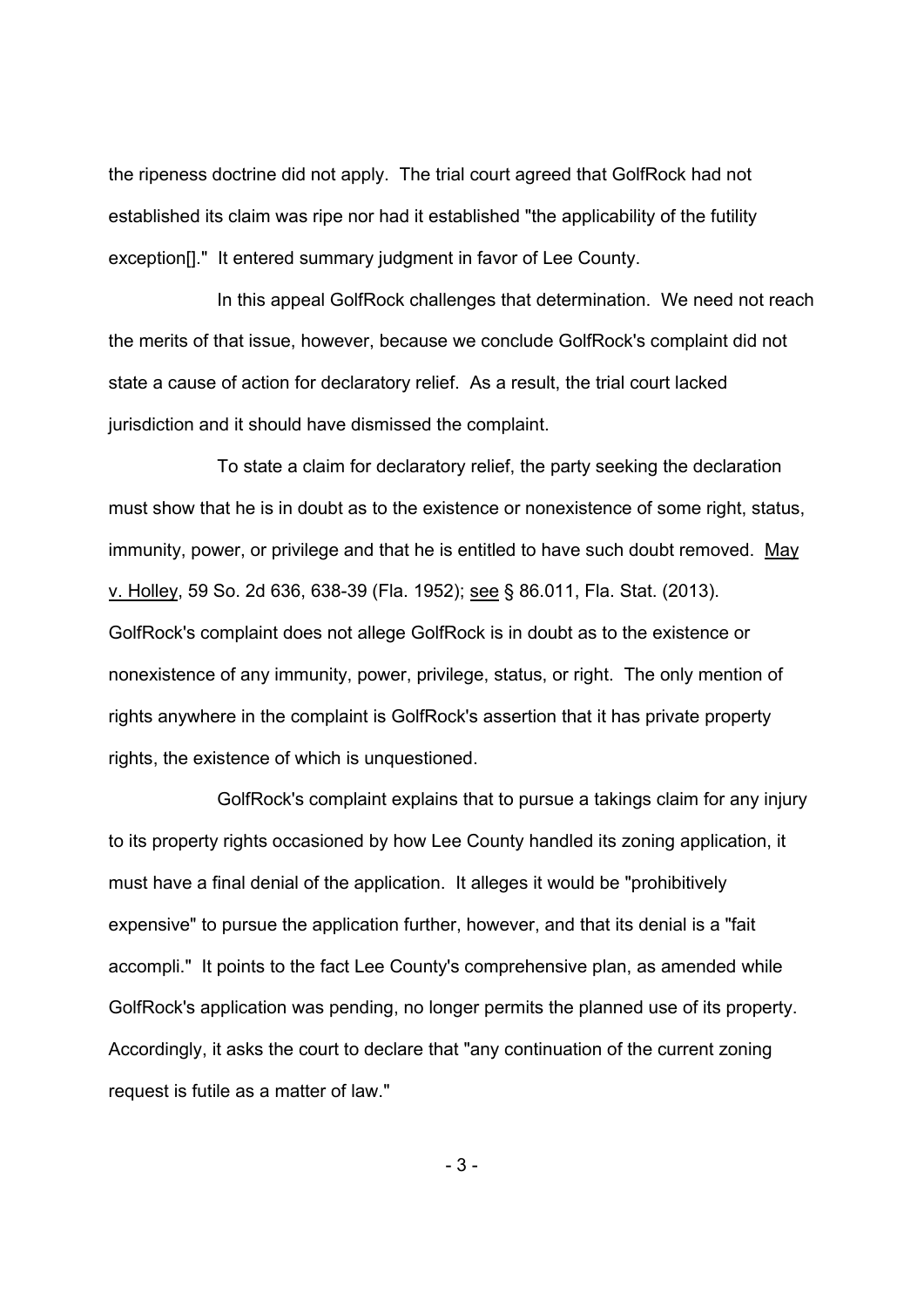The concepts of ripeness and futility are pertinent to a takings claim challenging the application of land use regulations. See Palazzolo v. Rhode Island, 533 U.S. 606, 620-21 (2001); Lost Tree Vill. Corp. v. City of Vero Beach, 838 So. 2d 561, 569-71 (Fla. 4th DCA 2002). "[A] takings claim challenging the application of land-use regulations is not ripe unless 'the government entity charged with implementing the regulations has reached a final decision regarding the application of the regulations to the property at issue.' " Palazzolo, 533 U.S. at 618 (quoting Williamson Cty. Reg'l Planning Comm'n v. Hamilton Bank of Johnson City, 473 U.S. 172, 186 (1985)). "[A] landowner may not establish a taking before a land-use authority has the opportunity, using its own reasonable procedures, to decide and explain the reach of a challenged regulation." Id. at 620; see also Lost Tree, 838 So. 2d at 573 ("In order to succeed in stating an as-applied takings claim, Lost Tree must show that it obtained a final decision on the permitted use of the land . . . ."). The Supreme Court has explained the necessity of having a final decision:

> A final decision by the responsible state agency informs the constitutional determination whether a regulation has deprived a landowner of "all economically beneficial use" of the property, or defeated the reasonable investment-backed expectations of the landowner to the extent that a taking has occurred. These matters cannot be resolved in definitive terms until a court knows "the extent of permitted development" on the land in question.

Palazzolo, 533 U.S. at 618 (citations omitted) (quoting MacDonald, Sommer & Frates v. Yolo County, 477 U.S. 340, 351 (1986)). The "final decision requirement 'responds to the high degree of discretion characteristically possessed by land-use boards in softening the strictures of the general regulations they administer.' " Id. at 620 (quoting Suitum v. Tahoe Reg'l Planning Agency, 520 U.S. 725, 738 (1997)).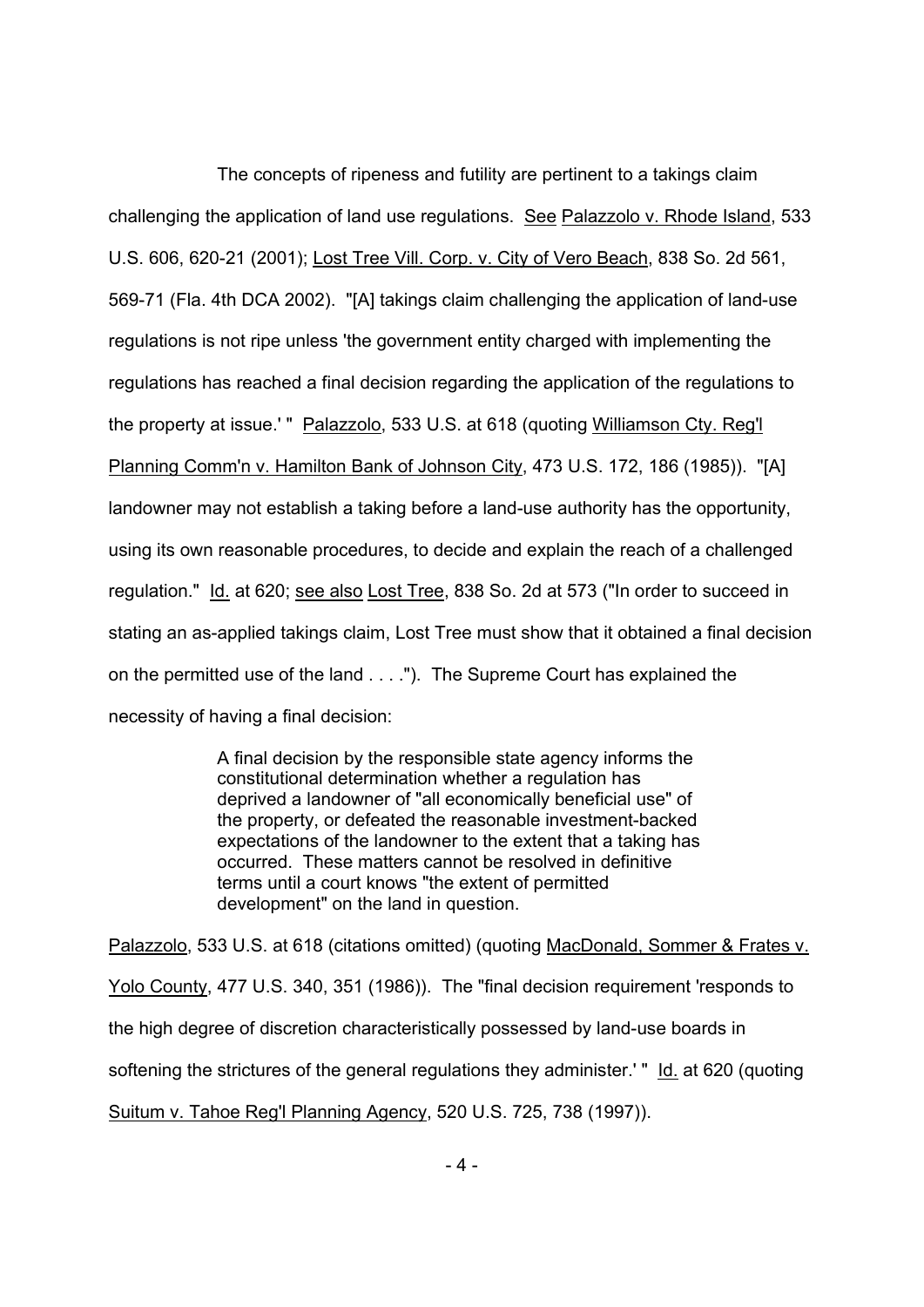The Supreme Court has carved out a limited exception for cases where further attempts to obtain approval of an application would be futile. Id. at 620; see Lost Tree, 838 So. 2d at 573. As explained in Palazzolo,

> [w]hile a landowner must give a land-use authority an opportunity to exercise its discretion, once it becomes clear that the agency lacks the discretion to permit any development, or the permissible uses of the property are known to a reasonable degree of certainty, a takings claim is likely to have ripened.

#### 533 U.S. at 620.

GolfRock's complaint asks the trial court to declare that any further pursuit of its application is futile. Viewed in the context of the case law on takings and ripeness, GolfRock is asking the trial court to determine the existence of an element of its potential as-applied regulatory takings claim. GolfRock has utterly failed to explain how this is an appropriate claim for declaratory relief. The complaint does not allege, even in a perfunctory fashion, that GolfRock is in doubt regarding the existence of a right, power, privilege, or immunity as required to invoke the trial court's jurisdiction to render a declaratory judgment. Nor has GolfRock argued its complaint can somehow be construed to satisfy that requirement. GolfRock does not claim it is in doubt regarding the existence of its property rights, nor does it say it is in doubt regarding the effect of the amended comprehensive plan on the land use it had proposed in its now withdrawn rezoning application. While the declaratory judgment act is intentionally broad, it does have limits—one of which is that courts will not render advisory opinions or give legal advice. See May, 59 So. 2d at 639. Because GolfRock has not met its burden to demonstrate how its complaint is sufficient to meet the jurisdictional requirements of the